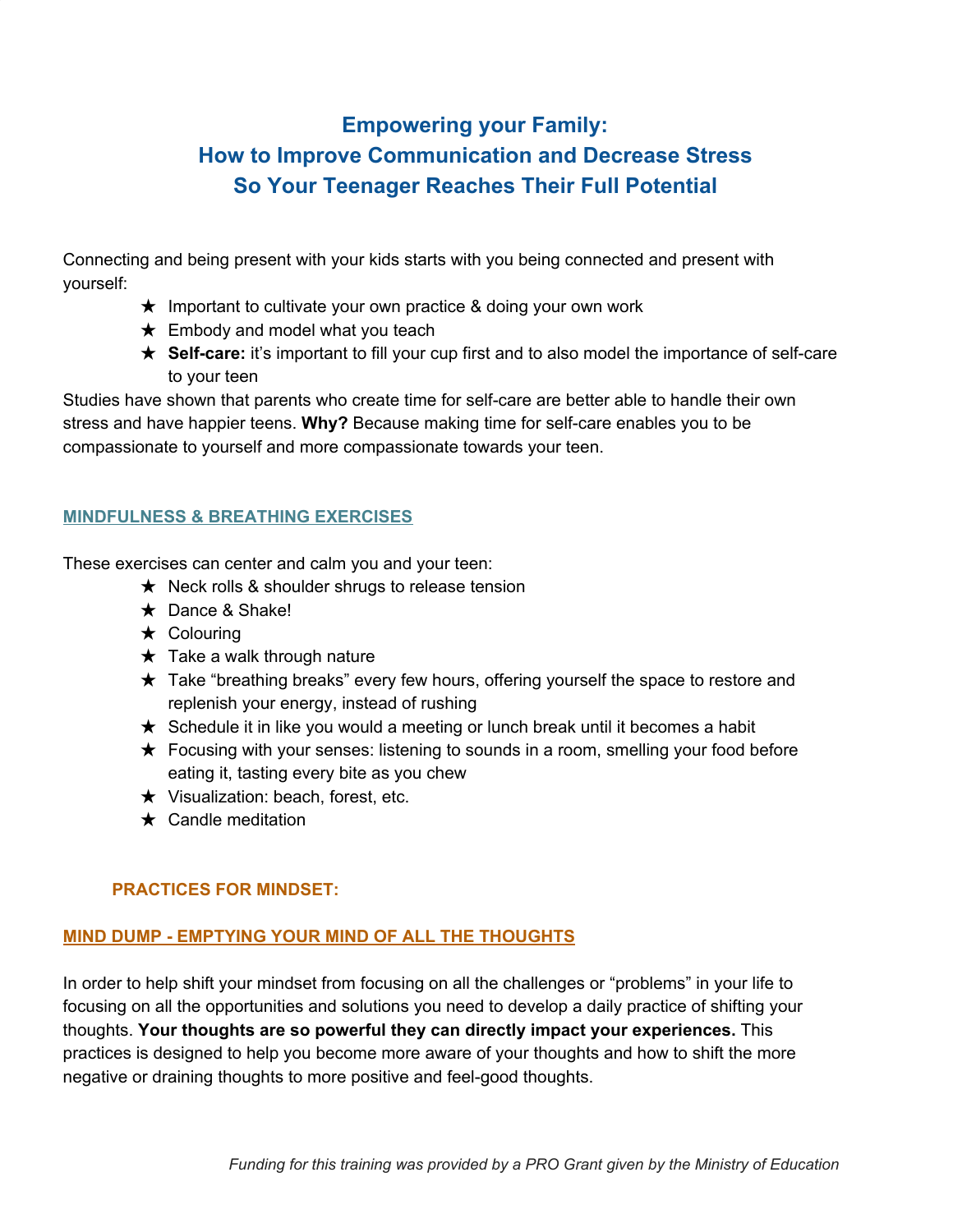**Step 1: Empty your mind into a notebook.** Spend a few minutes each day and write down everything you are thinking about throughout the day. The thoughts you can't seem to get rid of, the thoughts you are dwelling on, the thoughts that randomly pop into your head. Worry thoughts, draining thoughts, happy thoughts, any thoughts - write them all down.

**Step 2: Feel Check.** Once you have written down all the thoughts in your head, you now go through each of the thoughts and you classify them as "feel good" or "feel bad" thoughts by placing an X beside the thoughts that don't feel good and a check mark beside the ones that do feel good. Be honest with yourself and if it is a bit of both it is still an X, it can be improved.

**Step 3: Shift Your Perspective and Shift Your Thought.** Now you go to work and change every feel bad thought into a feel good one. If you can't find a way to shift your perspective and change the thought then come up with an entirely new thought that feels good. Something you are grateful for, looking forward too, etc. Rewrite your story and create a shift in your mindset.

# **PRACTICES FOR PUTTING SELF-CARE INTO ACTION**

#### **CREATIVITY/SPONTANEITY COMMITMENT**

If we are engaged and living a life on purpose we often feel very good about ourselves. Take some to look for and acknowledge what makes you feel fulfilled. **Engaging in creative activity can support this.** Here are some suggestions to connect to your creative energy. It is important to commit to not judging yourself, as ALL people have access to creative energy and the more you practice using it, the more it will flow freely through you.

- ★ **Write in a daily journal** (e.g., write thoughts, feelings, questions, stories, poems, etc)
- ★ **Paint freely** (e.g., grab a blank canvas, some brushes and acrylic paint and just paint don't control what comes out, just allow it)
- ★ **Listen to a new style of music and move with it** (e.g., create your own dance) this can be done in the privacy of your own home or shut the door to your classroom and do this before the students arrive
- ★ **Do something new** you haven't ever done before (try a new restaurant or type of food, play tourist in your own city, etc.)
- ★ **Do the same things you do every day, differently** (take a different route home and pay attention, try a different exercise class at the gym, walk sideways, walk around your neighbourhood without knowing where you are going)
- ★ **Become a student again** and re-engage your desire to learn and grow (take a class in something you are interested in, learn a new skill or language, etc.)

The intention of this practice is to invoke your sense of creativity by committing to becoming more spontaneous. **Stop overplanning, get back in touch with your joie de vivre by going with the** flow! Ironically, or synchronistically, this would translate into your whole life - career, personal, etc!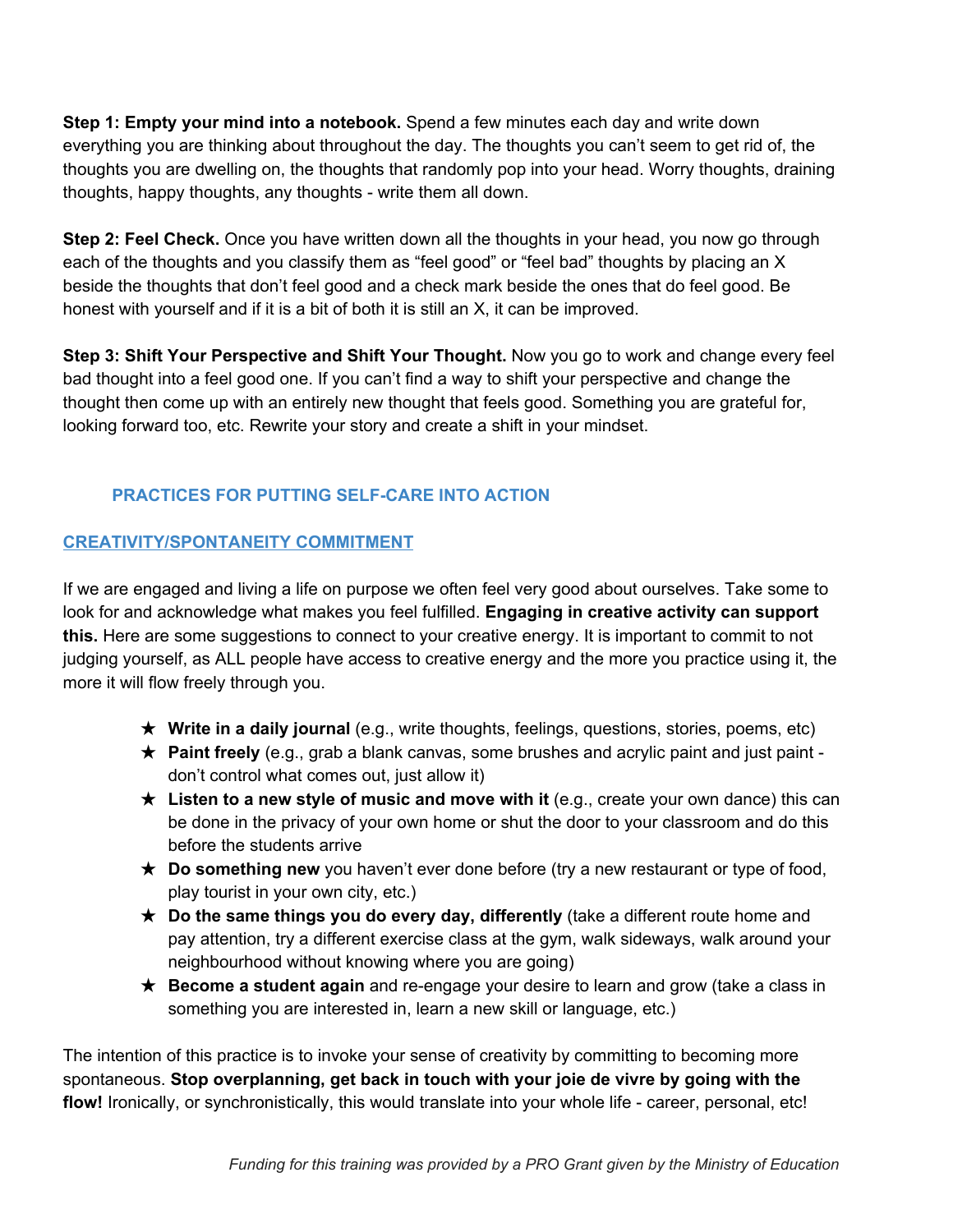You could even start with changing up your route to work or your spot in the parking lot, taking a walk at lunch, try a dance class, eat something new, the possibilities are endless!

#### **DISCONNECTION TIME**

We spend so much of our time mentally stimulated - so much so we don't tend to give our brain's a break even when we are physically resting. It is equally important to give our brains a break and the disconnect from all the distractions life brings around us. This practice is all about creating space every day where you disconnect from everyone and everything around you, especially technology. **For 10 minutes MINIMUM every day try practicing disconnecting from your outer world and reconnecting to your inner world.** That means turning off your phones and all other technologies!

Suggestions you can try:

- ★ **Sit quietly in a private space,** put on some soft music or binaural beats and just focus your attention to listening to the sounds and breathing deeply in and out
- ★ **Go for a walk outside** without your phone and listen to the sounds around you
- ★ Practice a **guided meditation**
- ★ **Close your eyes** and allow your body to gently sway from side to side, and allow your body to then move in whatever way feels good
- ★ **Take yourself out to dinner** to your favourite restaurant and leave your phone in the car (people watch, increase your sense of smell, observe your surroundings, reflect on your feelings)

# **CONNECTING TO NATURE**

Connecting to nature becomes a source of refueling ourselves in order to show up as our best self in both at home, at work, and for ourselves. There is evidence that engaging in activities such as 'earthing' (e.g., getting in nature and feeling the connection to the earth) is a powerful tool in allowing ourselves to feel a sense of deep connection to our lives; to ourselves and to others.

- ★ **Take a walk alone for about 15 minutes** each day (this can be done before school or during a break time)
- ★ **Take a walk with a colleague** (during this time remember to have positive conversations or seek advice about specific situations with permission from the other party)
	- Remember to **BE PRESENT** outside; take in the sounds, sights and scents as you walk
	- Observe your surroundings and remember to **BREATHE** in the fresh air (you might even visualize allowing any worry or concern to leave and be taken by the earth (trees/air/leaves)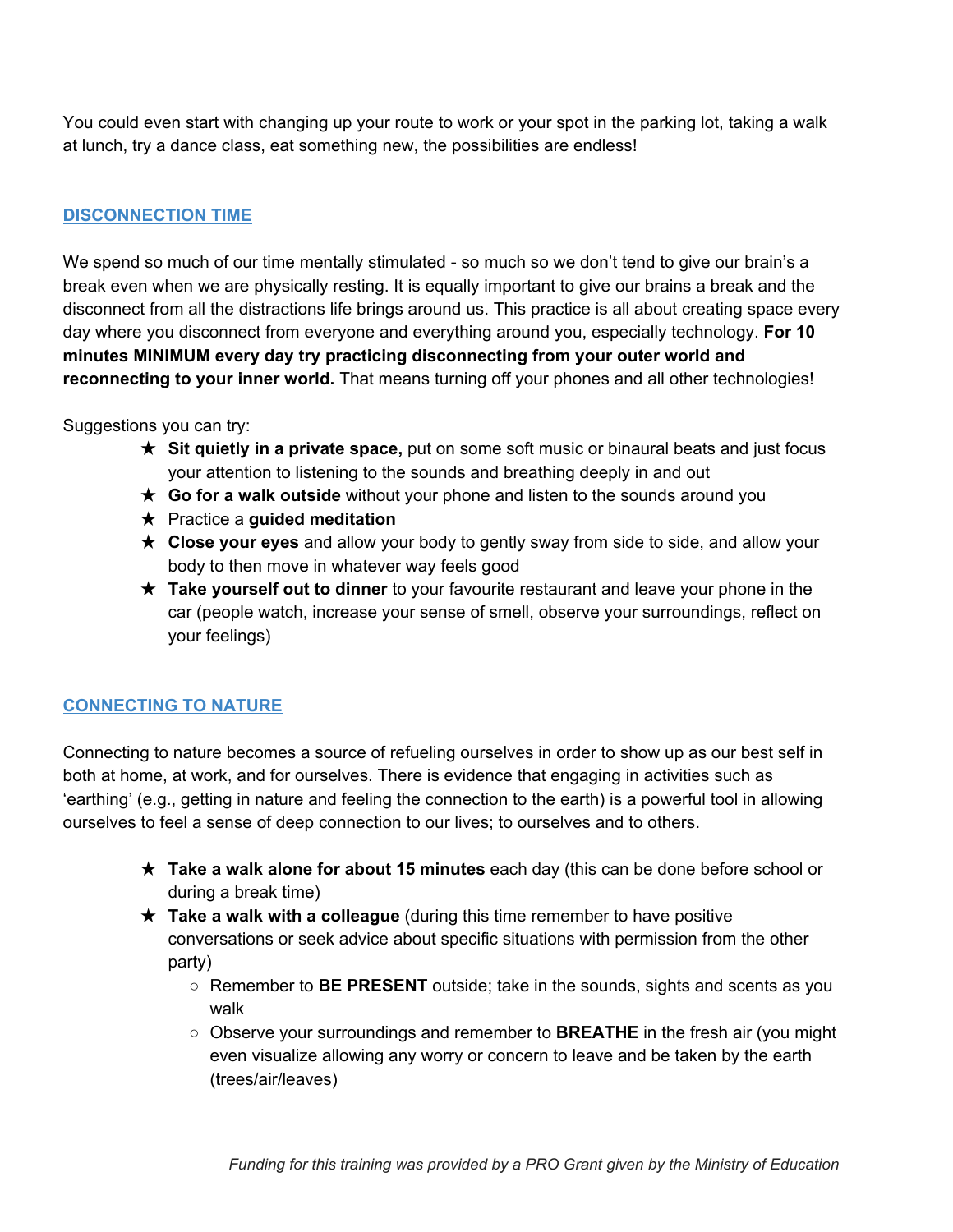#### **CREATING A HOME WITH LESS JUDGEMENT**

The word judgement often has a lot of negative attachments to it. We tend to make judgements all the time. Some are negative and some are positive. Regardless, judgement in the negative sense can cause a lot of teens to feel as though they are not able to share how they are feeling or about situations they are going through. Begin to cultivate a classroom with less judgement by completing or trying some of the following tips:

- ★ **Biggest trigger for teens is being controlled**. They automatically go into fight or flight mode or plain apathy.
- ★ Teens are looking for **security**, **attachment**, **approval**, to be loved and seen, **freedom** and **independence**.
- ★ They're struggling with an inner dichotomy: they want to have **freedom**, but they can't have what they want because they're still **dependent**.

#### **COMMUNICATION TIPS**

- ★ **Listen consciously** Listen to understand instead of listening to respond. When you interrupt, you take control and take the focus away from them, which makes them feel like they're not being heard.Instead of controlling them or trying to fix their problems, empower them to come up with their own solutions
- ★ **Accept** that your teen is different than you **value** their uniqueness
- ★ **Honour** where they're at right now, instead of enforcing your beliefs or expectations on them
- ★ **Support** them in making their **own decisions**
- ★ **Listen** more than you speak
- $\star$  Conflict management conflict arises from the inability to see eye to eye if each understands and empathizes with each other, then you can prevent the conflict before it even happens
- ★ **Spend time together** & have fun teenagers are often busy create opportunities to talk with them and connect, laugh
- ★ If teens aren't sharing enough with you, instead of playing 20 questions (which is a game of control for them), share you own life's experiences, **be open and vulnerable**. You're giving them the space and permission to share. Vulnerability and openness create trust and a connection
- ★ **Respect their privacy** teenagers need their own space.
	- Creating parameters and **healthy boundaries** from both parties
	- Implement consequences when boundaries are not respected
- ★ Keep up with their interests find **mutual interests**
- $\star$  Be a loving parent
	- Show **love** to them
	- **Celebrate** their wins
	- **Forgive** their mistakes